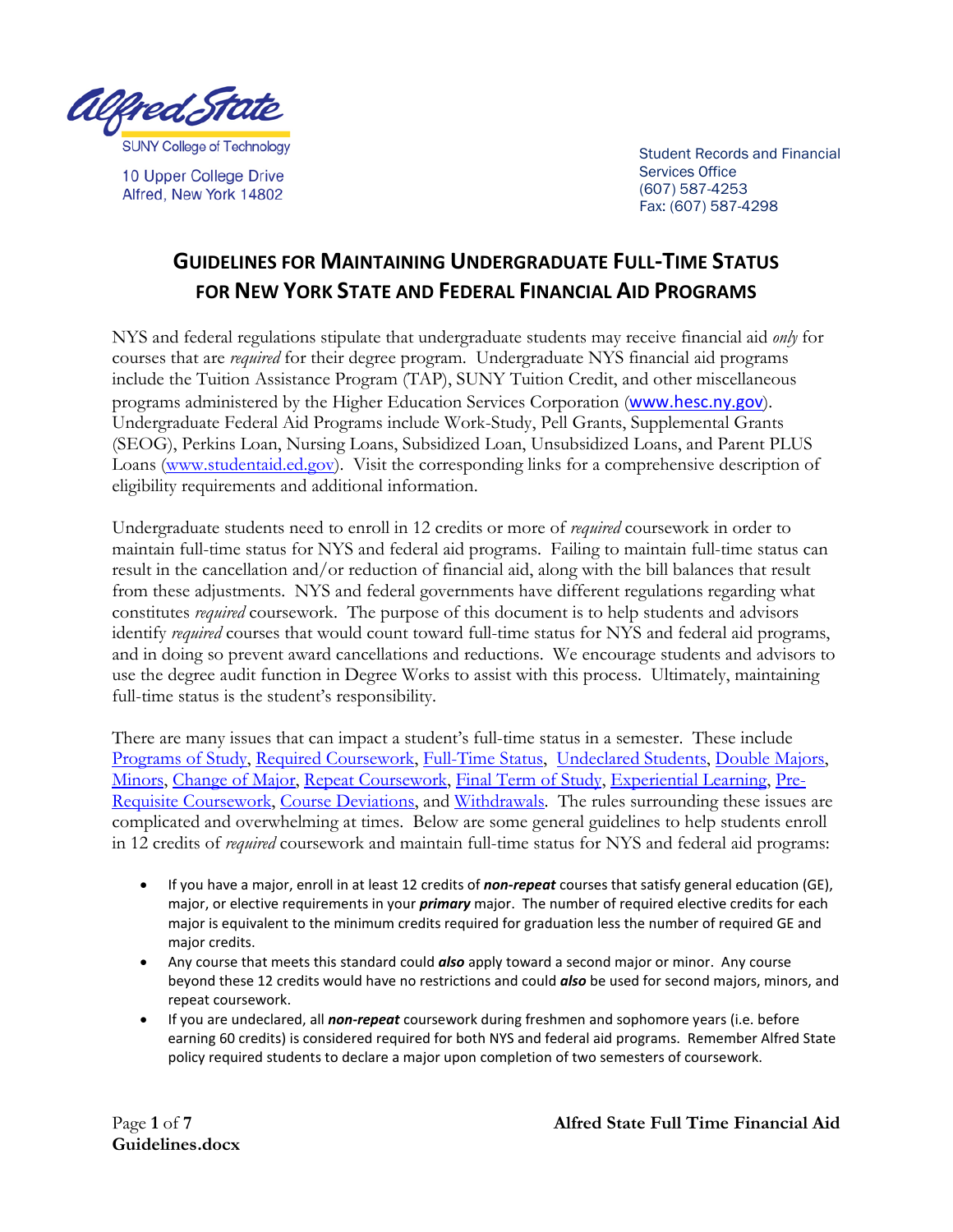- If you plan to declare a major or change majors, make the change effective next semester and ensure coursework in the upcoming semester is considered required for NYS and federal aid programs under your new major.
- If you plan to repeat a course, enroll in 12 credits of required *non-repeat* coursework and then repeat courses beyond these 12 credits. Visi[t Repeat Coursework](#page-4-0) for additional rules and exceptions.
- If you are considering withdrawing from some or all your courses, contact the Student Records and Financial Services Office and ask how this would impact your financial aid in both the current and next semester.
- See below for additional rules, explanations, and exceptions to these guidelines.

# <span id="page-1-0"></span>**Programs of Study**

Only programs of study approved by the New York State Education Department (NYSED) are eligible for NYS and federal aid. Minors are only aid eligible when required by a major, when satisfying other requirements, or when taken beyond 12 required credits (see [Minors\)](#page-3-0). Visit the NYS [Inventory of Registered Programs](http://www.nysed.gov/heds/IRPSL1.html) for a list of approved programs of study.

The college catalog defines the courses required to graduate in each major at Alfred State. A major includes general education (GE) course requirements, major course requirements, and elective credits. The college catalog defines the specific courses in these areas.

### <span id="page-1-1"></span>**Required Coursework**

**NYS:** A course is considered *required for NYS aid programs* if the course satisfies a student's GE requirements, major requirements, or elective requirements in **one** NYSED approved major. There are exceptions for undeclared students and students in their final term of study (see Undeclared [Students](#page-2-0) and Final Term of Study). For double majors, the primary major on file with the Student Records and Financial Services Office is used to establish required coursework for NYS aid programs (see [Double Majors\)](#page-2-1).

**Federal:** A course is considered *required for federal aid programs* if the course satisfies a student's GE requirements, major requirements, or elective requirements in a NYSED approved major. While the federal definition has no restrictions on the number of majors, double majors should sequence courses in order to avoid loss of the following federal aid programs: Pell, and SEOG (see [Double](#page-2-1)  [Majors\)](#page-2-1).

### <span id="page-1-2"></span>**Full-Time Status**

**NYS:** Students must enroll in at least 12 credits of *required* coursework, per the NYS definition above, in order to be eligible for most NYS aid programs. If a student enrolls in at least 12 required credits, then he or she is considered full-time for NYS aid programs. Students who enroll in 11 or fewer required credits are not eligible for most NYS aid programs. Repeat coursework only counts as required under certain conditions (see [Repeat Coursework\)](#page-4-0). Note that courses taken beyond 12 required credits would not impact full-time status, and could be required or not.

**Federal:** If a student enrolls in at least 12 required credits, per the federal definition above, then he or she is considered full-time for federal aid programs. Note that while students must be full-time to remain eligible for most NYS aid programs, students may be part-time and remain eligible for most federal aid programs. However, if a student moves from full-time to part-time status, some federal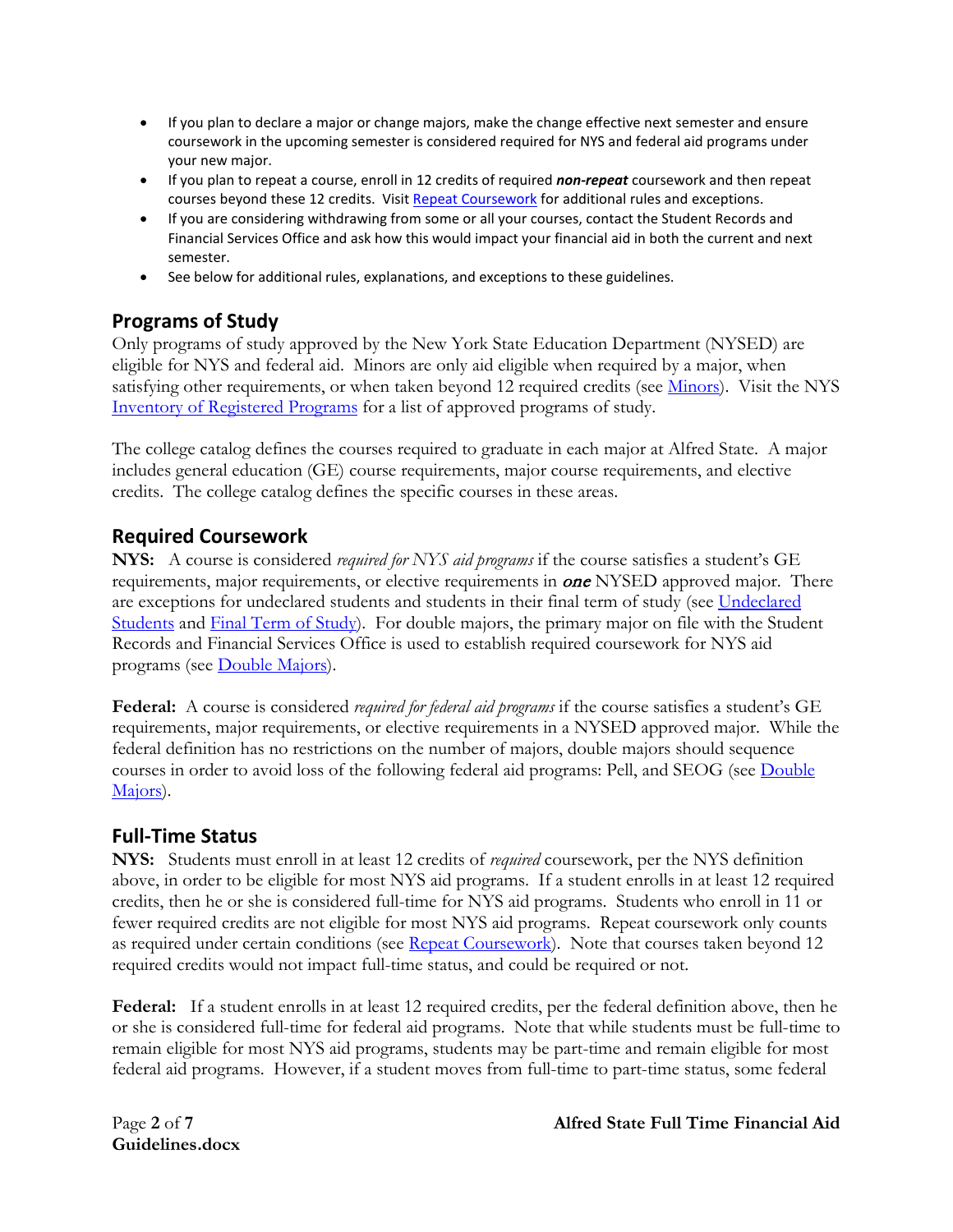aid programs may need to be reduced or cancelled. Repeat coursework only counts as required under certain conditions (see [Repeat Coursework\)](#page-4-0).

• Example: Student A is a declared business administration major. Per the undergraduate course catalog, in order to graduate business administration majors can complete credits of GE requirements, major requirements, and electives for a total of 120 credits. For the fall semester, Student A enrolls in 6 credits of GE requirements, 7 credits of business administration requirements, and 3 credits of electives. Before the fall, Student A had completed a portion of the required elective credits leaving more to satisfy. Student A satisfies the full-time status requirement in the fall for both NYS and federal aid because he or she is enrolled in 12 credits of GE, major, and elective requirements in a NYSED approved major.

*Note that Student A would not have been eligible for TAP, and also considered part-time for federal aid (i.e. ¾ time), if he or she entered the fall semester with all elective credits completed. If this would have been the case, the electives block would have already been satisfied, and the 3 elective credits would not be required and would not count toward full-time status for NYS and federal aid. In this scenario, to regain TAP eligibility and full-time status for federal aid, he or she could elect to register for another 3 credits of GE or major requirements for a total of 15 credits, of which 12 of them would be required for TAP and federal aid.*

# <span id="page-2-0"></span>**Undeclared Students**

**NYS and Federal:** At Alfred State students are required to declare their major by the time they complete two semesters of coursework. NYS regulations state that to remain eligible for aid students must declare a major within 30 days of the first term of their junior year (i.e., earning 60 credits). All *non-repeat* coursework taken by undeclared majors before this, during their freshmen and sophomore years, is considered required for both NYS and federal aid programs. Any repeat coursework in an undeclared freshman and sophomore years would have to meet standard conditions (see [Repeat Coursework\)](#page-4-0). This exception does not apply to any declared majors, who must comply with the standard definitions of required coursework (see [Required Coursework\)](#page-1-1).

• Example: Student B is an undeclared student who has earned less than 60 credits. If Student B registers for 12 credits in the upcoming spring semester and remains an undeclared student for the entire semester, all 12 credits are considered required for both NYS and federal aid programs. Student B must remember to declare a major after their second semester and before earning 60 credits and becoming a junior.

*Note that if Student B decides to declare an information technology major that is effective during this spring semester, than the exception for undeclared majors no longer applies. The 12 credits would have to satisfy the standard definitions of required coursework in order for Student B to remain full-time for both NYS and federal aid programs. If not, NYS and federal aid programs would have to be cancelled or reduced (see Change of Major).*

### <span id="page-2-1"></span>**Double Majors**

**NYS:** Students are allowed to declare more than one major at Alfred State. However, only courses that apply toward the primary major are considered required for NYS aid programs. A course that *only* applies toward a second major is not considered required for NYS aid programs and does not count toward full-time status. A course that applies toward both majors is considered required for NYS aid programs because it is required for the primary major. Any course beyond 12 required credits could apply solely to a second major and not impact eligibly for NYS aid.

**Federal:** The federal rules for double majors are specific to three grant programs: Pell and the SEOG grants. For these three programs, the federal government considers an undergraduate student to have graduated once the student completes all of the required coursework for a

**Guidelines.docx**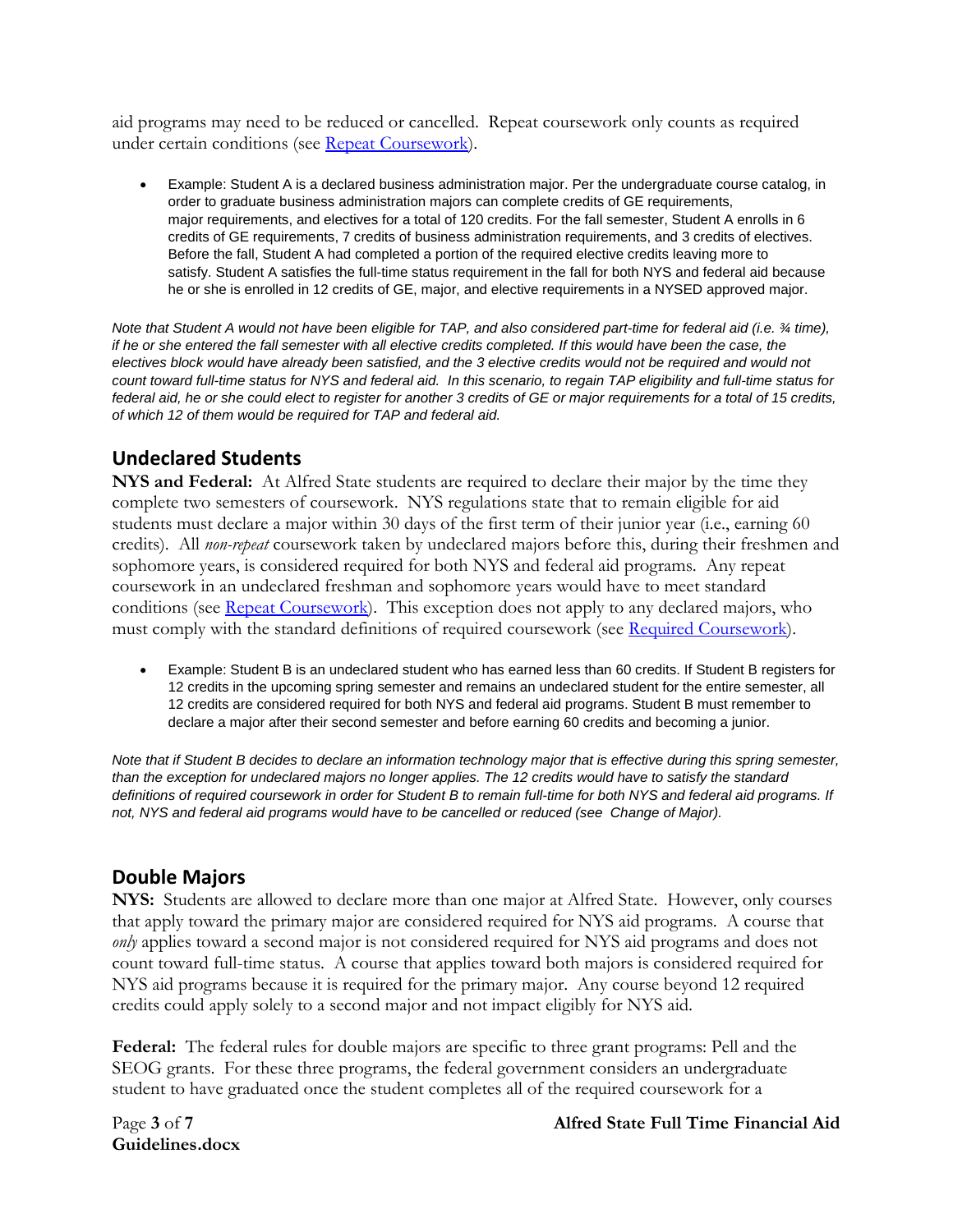Bachelor's degree, whether the student has been conferred the Bachelor's degree or not. A student is no longer eligible for Pell, and SEOG once this occurs, but will remain eligible for other federal aid programs (ex. student loans). Double majors can avoid losing these three aid programs by arranging courses to enter their final semester with required courses in *both* majors.

• Example: Student C is a double major in agricultural technology and veterinary technology. Agricultural technology is the first major and veterinary technology is the second major. Student C has also not completed the graduation requirement for either major. Student C registers for 12 credits in the upcoming fall semester: 3 credits of GE requirements, 3 credits of major requirements for agricultural technology, 3 credits satisfy major requirements for both majors, and 3 credits of major requirements for only veterinary technology. Student C satisfies the full-time status for all federal aid programs because upon entering the fall semester he or she still had graduation requirements left to satisfy in both majors. Student C also satisfies the full-time status requirement for NYS aid in the fall semester because he or she is enrolled in 12 credits of GE, major, and elective requirements for agricultural technology. The 3 credits of veterinary technology major requirements also count as electives for agricultural technology and therefore count toward full-time status for NYS aid programs.

*Note that if Student C entered the fall semester with electives for agricultural technology completed, the electives block would have already been satisfied, the 3 veterinary technology credits would not count toward full-time status for TAP, and the student would be ineligible for NYS aid programs. In this scenario, to regain TAP eligibility, he or she could elect to register for another 3 credits of GE or agricultural technology requirements for a total of 15 credits, of which 12 of them would be required for TAP.*

### <span id="page-3-0"></span>**Minors**

**NYS and Federal:** Coursework that *solely* satisfies a minor is not considered required for NYS and federal aid programs. The only exception is when a minor is included in an approved NYSED major. A course that applies towards both a primary major and minor is also considered required for NYS and federal aid programs because it is required for the primary major. A course beyond 12 required credits has no restrictions and could apply solely to a minor.

• Example: Student D is a forensics science technology major with a minor in digital media and animation. This is an optional minor, not one required by the major. Student D registers for 9 credits in the spring that are considered required for both NYS and federal aid. Student D is deciding whether to enroll in a course that only applies toward a minor or a course that applies to both a major and minor. Student D would not be considered full-time for aid if he or she selected the course that solely applies to the minor, but would if the other course was chosen. Student D would also be considered full-time for aid if he or she elected to enroll in both courses since 12 credits are for the major and any course beyond this has no restrictions.

# <span id="page-3-1"></span>**Change of Major**

**NYS:** In order to be eligible for NYS aid programs, NYS regulations state that students must enroll in at least 12 credits of *required* coursework for *one* NYSED approved major. If a student changes their major and it becomes effective at any point in the current term, then full-time status would be re-evaluated based upon required coursework in the new major rather than the previous major. If the student is no longer considered full-time under the new major, NYS aid programs would be cancelled in the term of the major change. Avoid this by making any major changes effective in the next term and ensuring all coursework in the next term is required for the new major.

**Federal:** Full-time status for federal aid programs is determined at the time of aid disbursement. If a student changes majors after all of their federal aid has disbursed, full-time status is not reevaluated and this change has no impact on federal aid. If a student changes their major before the

**Guidelines.docx**

#### Page **4** of **7 Alfred State Full Time Financial Aid**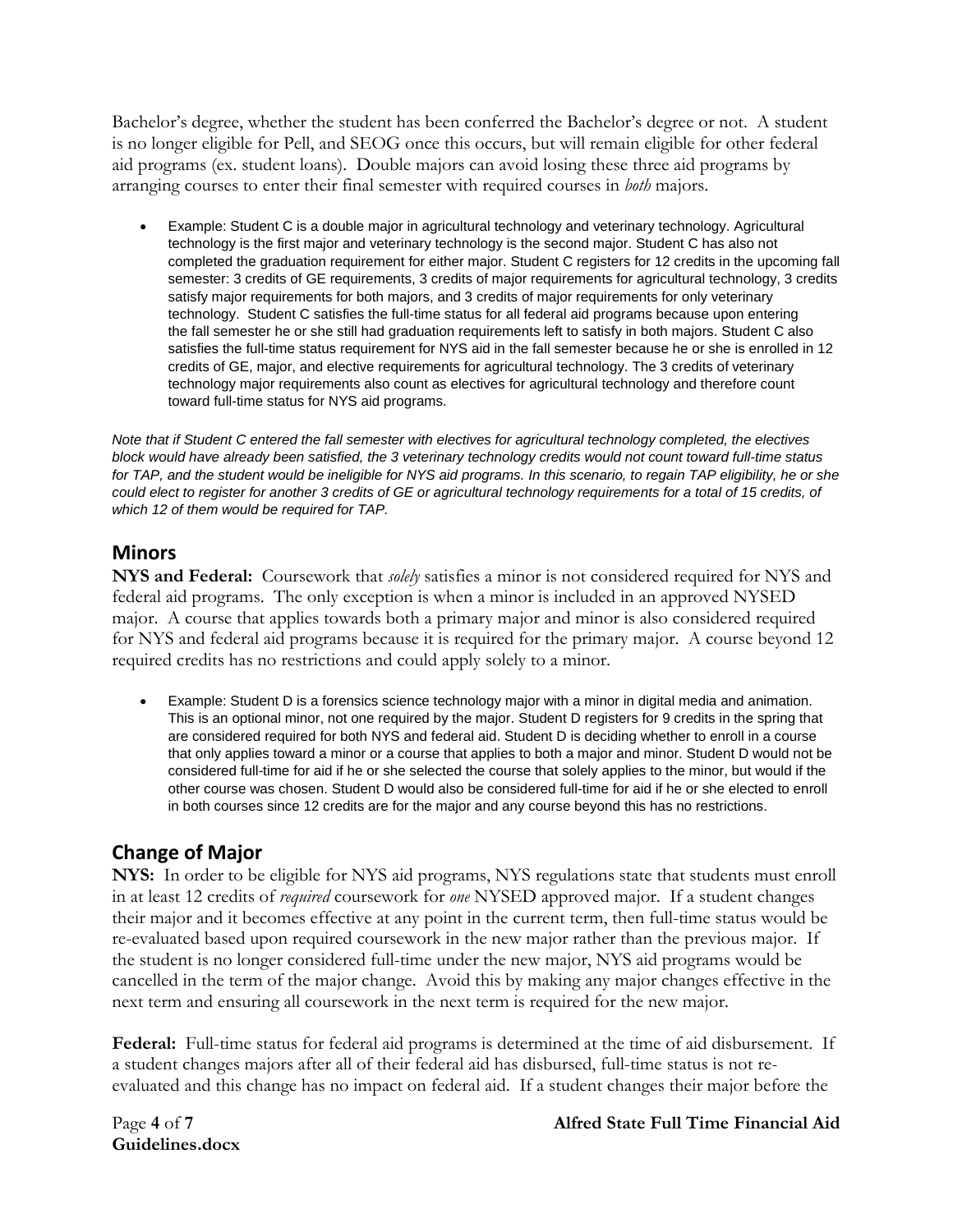disbursement of federal aid, then his or her full-time status will be re-evaluated based upon required coursework in the new major rather than the previous one.

• Example: Student E is an accounting major and is enrolled in 15 credits of required coursework for NYS and federal aid programs. Student E changes their major to criminal justice prior to the deadline to change majors in the fall semester. After this change, only 6 of 15 credits are now considered required under the new major. Student E would no longer be considered full-time for NYS aid programs and all fall NYS aid programs would have to be cancelled. Student E would remain full-time for federal aid programs as long as all federal aid had disbursed by the effective date of the major change. Student E could avoid all loss in aid by delaying the effective date until after the semester is over.

# <span id="page-4-0"></span>**Repeat Coursework**

**NYS:** A repeat course counts toward full-time status for NYS aid programs when both the following conditions are satisfied: a) the course is required for NYS aid purposes and; b) the initial grade was not acceptable for graduation as defined in the college catalog. A student who originally earned a passing grade in a course, one that would allow graduation, but wishes to repeat the course in the hopes of improving the grade and overall grade point average cannot count the repeated course toward full-time status for NYS aid programs. Any repeat course beyond 12 required credits does not impact full-time status.

**Federal:** A repeat course counts toward full-time status for federal aid programs depending upon whether the course was previously passed or not. For this purpose, federal regulations define passing as any grade higher than an "F" regardless of any graduation requirements or college policy that establish a minimum higher grade. A course that was previously failed will count toward fulltime status until the course is passed with a grade higher than "F". There are no restrictions on the number of repeats for a previously failed course (i.e. grade = "F"). However, a course that was previously passed (i.e. grade > "F") may only be repeated *once* for federal aid programs. In other words, a previously passed course will only count toward full-time status for federal aid programs *once* after the original take. Any repeat course beyond 12 required credits will not affect full-time status.

• Example: Student F registers for 9 credits in the fall that are considered required for both NYS and federal aid. Student F also registers for 3 credits of repeat coursework for a total of 12 credits. Student F originally earned a "D" grade in the course. The college catalog indicates that a) the course is required for graduation; and b) that a "C" or higher is required for graduation. The student is considered full-time for both NYS and federal aid programs. The repeat course is allowed for NYS aid programs because the course is required for graduation and the original grade was not acceptable for graduation. The repeat course is allowed for federal aid programs because a previously passed course may be repeated once. If the student happened to earn another "D" in the course and needed to repeat it for a second time, it would not be allowed for federal aid since the "D" grade would have been considered passing according to their rules.

# <span id="page-4-1"></span>**Final Term of Study**

**NYS:** Students must enroll in 12 credits or more of required coursework in order to maintain fulltime status for NYS aid programs. The only exception is in the student's final term of study. If a student needs fewer than 12 credits to graduate in their final term, other non-required courses may be included to determine full-time status. If the student does not graduate at the end of this term, all non-required courses would be removed from the calculation of full-time status and NYS aid programs would be retroactively cancelled.

**Guidelines.docx**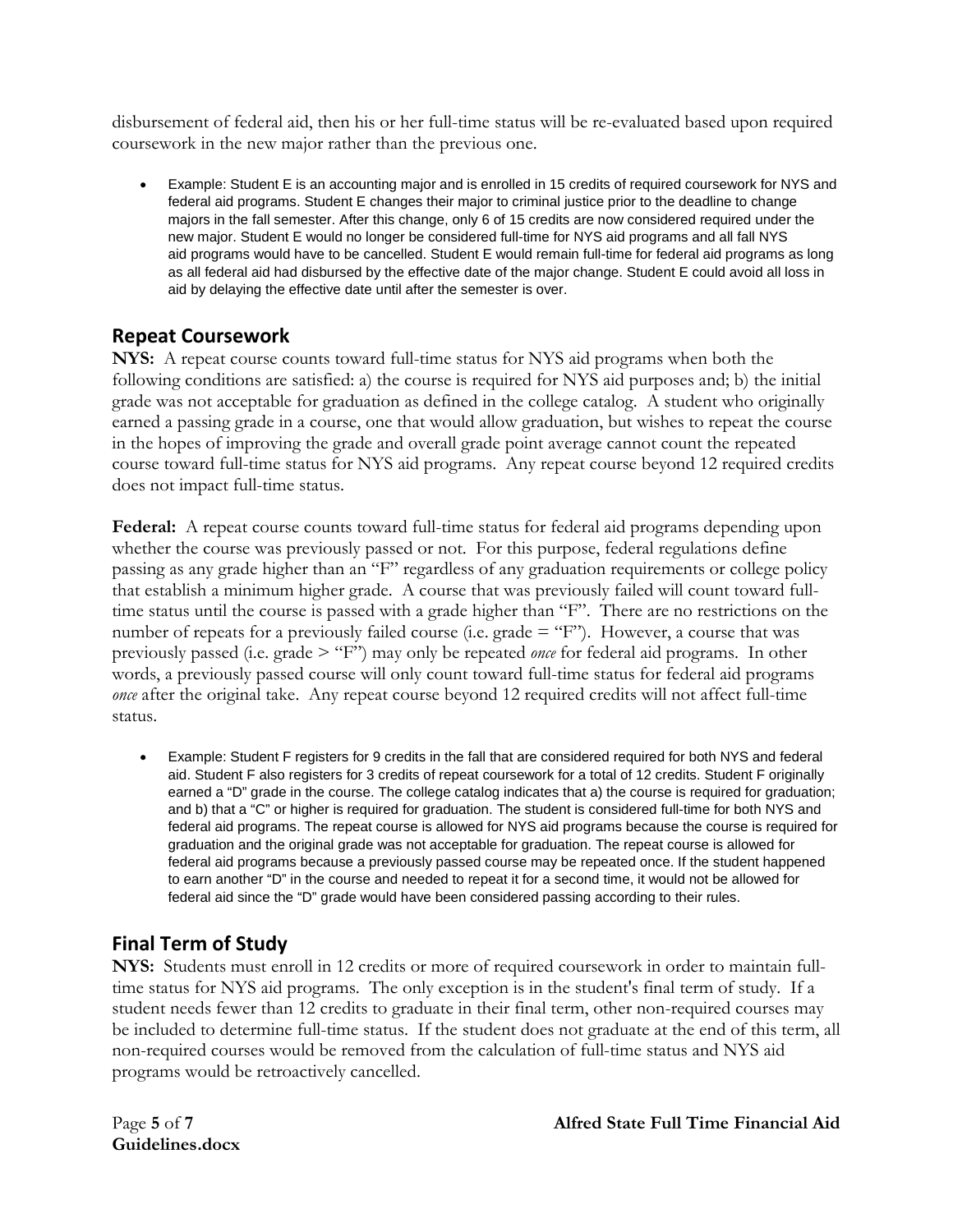**Federal:** For Pell and SEOG grants, the federal government considers an undergraduate student to have graduated once the student completes all of the required coursework for a Bachelor's degree, whether the student has been conferred the Bachelor's degree or not. A student is no longer eligible for Pell and SEOG once this occurs, but will remain eligible for other federal aid programs (ex. student loans). If a student satisfies all graduation requirements for a major and elects to enroll in classes in the following term, then he or she would be ineligible for Pell and SEOG whether a degree was conferred or not.

• Example: Student G is in their final term of study and only has 6 required credits remaining to graduate. Student G registers for these 6 required credits in the spring as well as 6 non-required credits. Student G is considered full-time for NYS aid programs because this is their final term of study. Student G is considered half-time for Pell and SEOG. Note that if Student G does not graduate at the end of spring, they would be ineligible for NYS aid in the spring and NYS aid programs would be cancelled even though the semester had already ended. They would also be ineligible for Pell and SEOG if they enrolled in classes in the next term and had already met all of her graduation requirements, whether a degree was conferred or not.

# <span id="page-5-0"></span>**Experiential Learning**

**NYS and Federal Aid:** Experiential learning includes internships, and both study-away and studyabroad programs. There are no specific exceptions for these experiential learning opportunities. Students who plan to use NYS and federal aid to help funds these opportunities should ensure that coursework is considered required. Sometimes students must change courses in study-away or study abroad programs upon arrival at the host location, and students should ensure that any schedule revisions would also be considered required for NYS and federal aid purposes. Transcripts may be evaluated upon return to campus and aid may be retroactively impacted by non-required coursework.

• Example: Student H is participating in a study-abroad program in Italy in the spring. He submits his Permission to Attend Form to the Registrar and it includes 12 credits of required coursework in Italy. However, upon arriving at the campus in Italy, one of the original 3 credit classes is full and he substitutes it with a different course. When he returns to Alfred State, his official transcript indicates that the substitute class is not-required. His fall package would be retroactively adjusted to reflect 9 credits instead of 12 credits, and he would be responsible for any account balance resulting from this.

### <span id="page-5-1"></span>**Pre-Requisite Coursework**

Pre-requisite courses are only considered required when the course is included in an approved NYSED major. Pre-requisites that are not included in an NYSED approved major are considered optional for both NYS and federal aid. A pre-requisite course is considered required for NYS aid if the course satisfies a student's GE requirements, major requirements, or elective requirements in the **primary** NYSED approved major. A pre-requisite course is considered required for federal aid programs if the course satisfies a student's GE requirements, major requirements, or elective requirements in a NYSED approved major.

### <span id="page-5-2"></span>**Course Deviations**

**NYS and Federal Aid:** Students must enroll in 12 credits or more of required coursework in order to maintain full-time status for NYS and federal aid programs. The lack of class availability does not exempt students from satisfying the full-time status requirements except for students with NYS aid programs in their final term of study (see Final Term of Study). Approved course deviations

**Guidelines.docx**

Page **6** of **7 Alfred State Full Time Financial Aid**